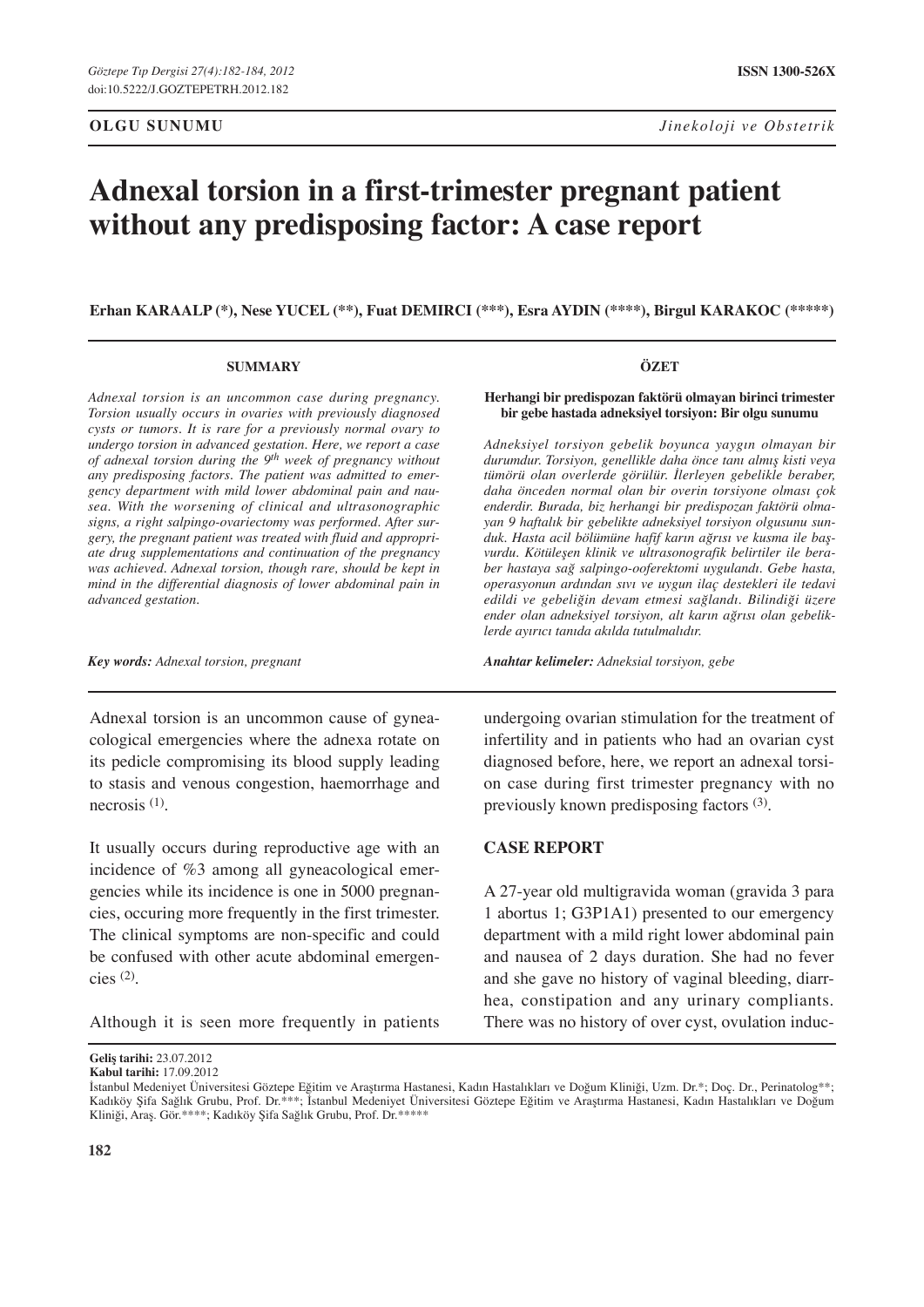tion therapy or any operation. After counselling acute appendicitis and renal colic were excluded by general surgery and urology departments.

On examination, the patient was afebrile and her vital signs were stable. Abdominal examination revealed mild tenderness on palpation in the right lower quadrant. Deep palpation on this side provoked no abdominal guarding. On vaginal examination, cervix was painful with movement. No periappendicular inflammation was detectable and no bowel dilatation or ascites were seen on abdominal ultrasound scan. A vaginal ultrasound scan revealed a single 9 week CRL corresponded to gestation with regular heart rate at 162/min. A large (6.6x6.4 cm) anechoic cyst with regular wall and surrounded by a scant amount of ovarian tissue was discovered in the pouch of Douglas and left adnexia was normal with no cystic-solid formation (Figure 1).



**Figure 1. Transvaginal view of right ovary, anechoic cyst with regular wall and surrounded by a scant amount of ovarian tissue.**

Colour Doppler sonogram showed decreased blood flow in the adnexal mass. Laboratory tests were as follows: white blood cell count (WBC), 19.000/ mm<sup>3</sup>; haemoglobin, 11.5 g/dl, and hematocrit, 35.4% whereas c-reactive protein, liver-kidney enzymes, ionograms were within their normal ranges. Urinalysis was unremarkable Because of the adnexal torsion can not be diagnosed with any certainty only on the basis of decreased vascular flow, it was decided to treat the patient with pain killers and serums, which gave a slight improvement in the symptomatology. Eight hours later, on repeated vaginal ultrasound examinations, increases in cyst dimensions and free fluid with coagulum surrounding the cyst were seen. As for laboratory test results, haemoglobin decreased to 10.5 gr/dl, hematocrit to 29.7% and white blood cell count increased to 22.000/mm3. With the provisional diagnosis of torsion, emergency laparotomy was performed under general anaesthesia through Pfannenstiel incision. Minimal blood-stained peritoneal fluid was noted on opening the abdomen. The right adnexia localized in the Douglas recess, and measured about 8x8 cm diameters. It was gangrenous and had undergone torsion three times on its pedicle, and the right fallopian tube was hydropic (Figure 2).



**Figure 2. Macroscopic view, gangrenous enlarged ovary and fallopian tube.**

The appendix and the left adnexia were normal in appereance. It was decided that untwisting the adnexa would be ineffectual because of widespread necrosis, so a right salpingo-ovariectomy was performed. The material was sent to pathology for examination. Her histopathology report confirmed a gangrenous ovary and fallopian tube and the patient experienced an uneventful postoperative period. After establishment of bowel movements, the patient was discharged from the hospital two days after her admittance.